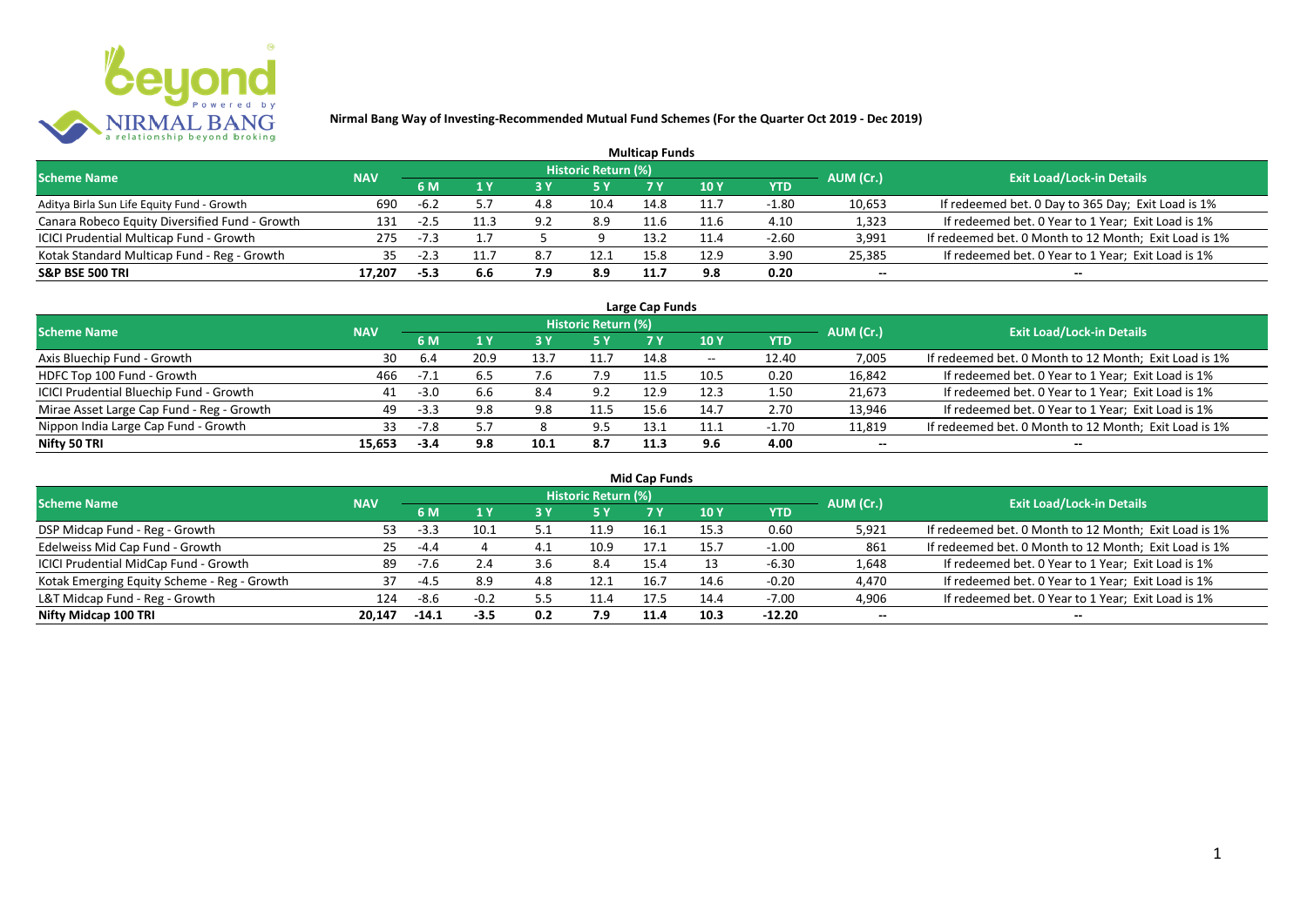

|                                                  |            |        |      |      |                            | Large & Midcap |      |         |           |                                                    |
|--------------------------------------------------|------------|--------|------|------|----------------------------|----------------|------|---------|-----------|----------------------------------------------------|
| <b>Scheme Name</b>                               | <b>NAV</b> |        |      |      | <b>Historic Return (%)</b> |                |      |         | AUM (Cr.) | <b>Exit Load/Lock-in Details</b>                   |
|                                                  |            | 6 M    |      |      | 5 Y                        |                |      | YTD     |           |                                                    |
| Canara Robeco Emerging Equities - Growth         | 89         | $-6.0$ | 6.3  |      |                            | 19.6           | 18.3 | $-0.50$ | 4,669     | If redeemed bet. 0 Year to 1 Year; Exit Load is 1% |
| Invesco India Growth Opportunities Fund - Growth |            | $-1.9$ | 10.8 | 10.2 | 10.7                       | 14.            | 12.4 | 2.90    | 1,659     | If redeemed bet. 0 Year to 1 Year; Exit Load is 1% |
| Principal Emerging Bluechip Fund - Growth        | 99         | -4.6   | 4.6  |      | 12.3                       | 18             | 14.9 | $-1.90$ | 2,057     | If redeemed bet. 0 Year to 1 Year; Exit Load is 1% |
| NIFTY Large Midcap 250 TRI                       | 6.789      | -7.2   | 4.5  | 6.7  | 9.9                        | 13.3           |      | $-3.00$ | $- -$     | $- -$                                              |

| <b>Focused Funds</b>             |            |        |      |            |                            |      |       |      |           |                                                       |  |  |  |
|----------------------------------|------------|--------|------|------------|----------------------------|------|-------|------|-----------|-------------------------------------------------------|--|--|--|
| <b>Scheme Name</b>               | <b>NAV</b> |        |      |            | <b>Historic Return (%)</b> |      |       |      | AUM (Cr.) | <b>Exit Load/Lock-in Details</b>                      |  |  |  |
|                                  |            | 6 M    |      |            | 5 Y                        |      | 10 Y  | YTD  |           |                                                       |  |  |  |
| Axis Focused 25 Fund - Growth    | 29.        | 4.9    | 14.5 | 12.3       | 13.6                       | 14.5 | $- -$ | 7.50 | 7,841     | If redeemed bet. 0 Month to 12 Month; Exit Load is 1% |  |  |  |
| SBI Focused Equity Fund - Growth | 141        | $-1$   | 15.7 | <b>Q</b> . | 11.7                       | 14.9 |       | 6.50 | 5,127     | If redeemed bet. 0 Year to 1 Year; Exit Load is 1%    |  |  |  |
| <b>S&amp;P BSE 500 TRI</b>       | 17.207     | $-5.3$ |      | 70         | 8.9                        | 11.  | 9.8   | 0.20 | $-$       | $-$                                                   |  |  |  |

| <b>Small Cap Funds</b>                         |            |         |        |                     |      |                          |       |            |           |                                                    |  |  |  |
|------------------------------------------------|------------|---------|--------|---------------------|------|--------------------------|-------|------------|-----------|----------------------------------------------------|--|--|--|
| <b>Scheme Name</b>                             | <b>NAV</b> |         |        | Historic Return (%) |      |                          |       |            | AUM (Cr.) | <b>Exit Load/Lock-in Details</b>                   |  |  |  |
|                                                |            |         |        |                     | 5 Y  | 7 Y                      | 10Y   | <b>YTD</b> |           |                                                    |  |  |  |
| Franklin India Smaller Companies Fund - Growth | 48         | -11.9   | $-3.4$ | -0.4                | 8.4  | 17.5                     | 15.8  | $-8.10$    | 6,584     | If redeemed bet. 0 Year to 1 Year; Exit Load is 1% |  |  |  |
| HDFC Small Cap Fund - Growth                   | 38         | $-14.6$ | $-6.2$ | 6.5                 | 10.6 | 14.3                     | 12.5  | $-10.90$   | 8,209     | If redeemed bet. 0 Year to 1 Year; Exit Load is 1% |  |  |  |
| L&T Emerging Businesses Fund - Reg - Growth    | 22         | $-11.5$ |        | 5.2                 | 11.8 | $\overline{\phantom{a}}$ | $- -$ | -11.50     | 5,639     | If redeemed bet. 0 Year to 1 Year; Exit Load is 1% |  |  |  |
| SBI Small Cap Fund - Growth                    |            | $-2.5$  | 6.3    | 10.1                | 16.7 | 22.8                     | 17.6  | 1.20       | 2,413     | If redeemed bet. 0 Year to 1 Year; Exit Load is 1% |  |  |  |
| Nifty Smallcap 100 TRI                         | 6.642      | $-18.4$ | $-7.5$ | $-4.2$              | 3.1  | 7.6                      | 6.9   | $-15.30$   | $- -$     | --                                                 |  |  |  |

## **ELSS Schemes (Tax Saving u/s 80-C)**

| <b>Scheme Name</b>                            | <b>NAV</b> |        |     | <b>Historic Return (%)</b> |              |       |            |         | AUM (Cr.) | <b>Exit Load/Lock-in Details</b> |
|-----------------------------------------------|------------|--------|-----|----------------------------|--------------|-------|------------|---------|-----------|----------------------------------|
|                                               |            | 6 M    |     |                            | <b>5Y</b>    | 7 V   | <b>10Y</b> | YTD     |           |                                  |
| Aditya Birla Sun Life Tax Relief 96 - Growth  | 30         | -6.9   | 2.4 | 6.5                        | 10.9         | 14.9  | 11.4       | -4.40   | 8,562     | Nil                              |
| Axis Long Term Equity Fund - Growth           | 46         | 4.3    |     |                            | 12.5         | 18.2  | $- -$      | 7.60    | 19,236    | Nil                              |
| IDFC Tax Advantage (ELSS) Fund - Reg - Growth |            | $-9.0$ | 0.8 | 6.6                        | 8.9          | 13.9  | 12.3       | $-4.60$ | 1,877     | Nil                              |
| Invesco India Tax Plan - Growth               | 50         | $-2.9$ | 6.9 |                            | 10.1         |       | 13.6       | 1.40    | 859       | Nil                              |
| Mirae Asset Tax Saver Fund - Reg - Growth     | 17         | -2.5   |     | 11.6                       | $-$ – $\sim$ | $- -$ | $- -$      | 2.80    | 2,306     | Nil                              |
| <b>S&amp;P BSE 200 TRI</b>                    | 5,579      | -4.5   | 7.8 | 8.6                        | 9.2          | 11.9  | 10         | 1.30    | $- -$     | $- -$                            |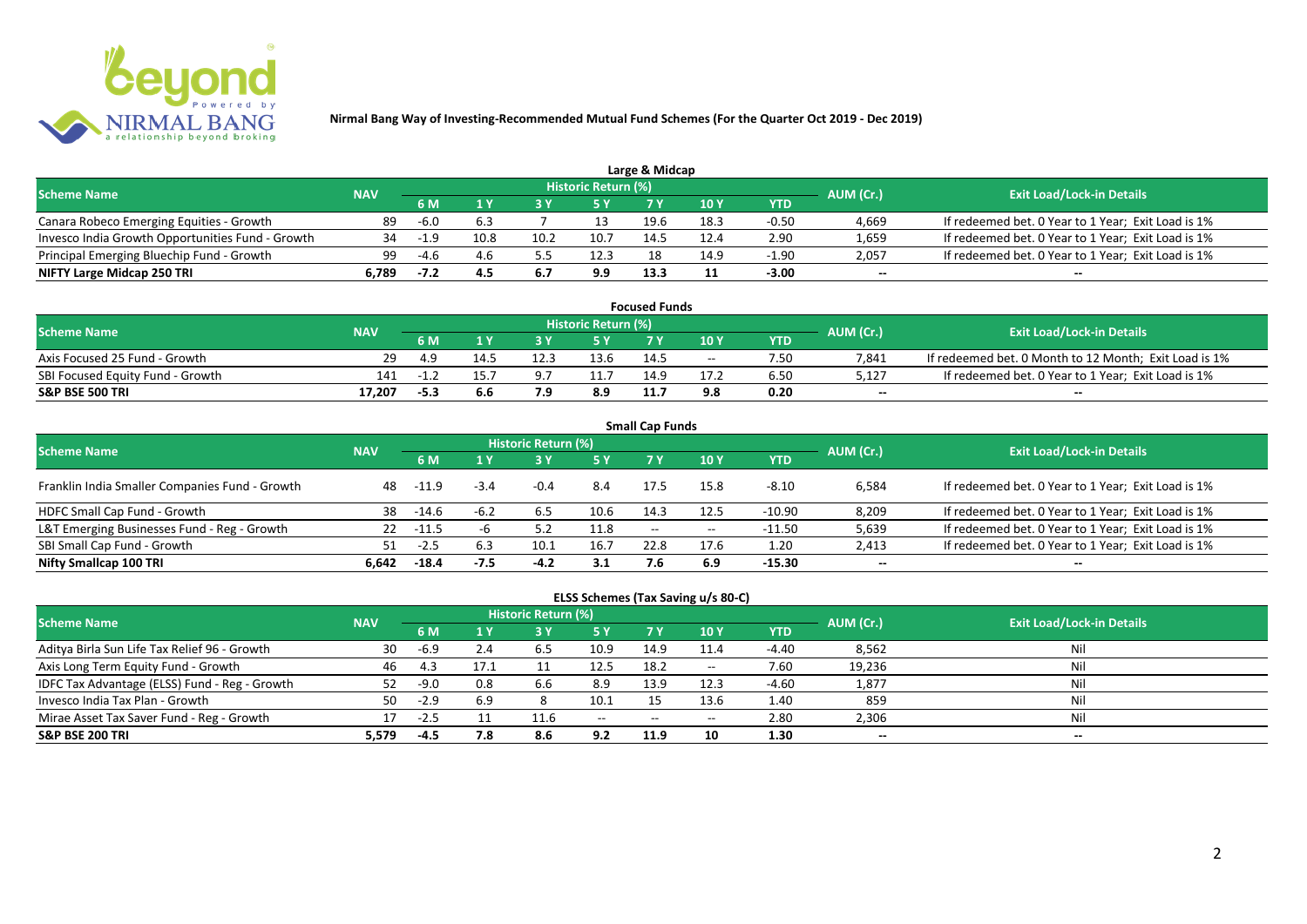

| Contra/Value Fund                         |            |        |     |                            |           |      |      |            |           |                                                    |  |  |  |  |
|-------------------------------------------|------------|--------|-----|----------------------------|-----------|------|------|------------|-----------|----------------------------------------------------|--|--|--|--|
| <b>Scheme Name</b>                        | <b>NAV</b> |        |     | <b>Historic Return (%)</b> |           |      |      |            | AUM (Cr.) | <b>Exit Load/Lock-in Details</b>                   |  |  |  |  |
|                                           |            | 6 M    |     |                            | <b>5Y</b> |      | 10 Y | <b>YTD</b> |           |                                                    |  |  |  |  |
| Kotak India EQ Contra Fund - Reg - Growth |            | -2.b   | 8.2 | 9.8                        | 10.3      | 12.3 | 10.9 | 2.60       | 819       | If redeemed bet. 0 Year to 1 Year; Exit Load is 1% |  |  |  |  |
| Invesco India Contra Fund - Growth        | 46         | -5.4   | 4.4 | 8.5                        |           | 15.5 | 12.7 | $-1.80$    | 3,992     | If redeemed bet. 0 Year to 1 Year; Exit Load is 1% |  |  |  |  |
| UTI Value Opportunities Fund - Growth     | 59         | $-5.0$ |     | 4.8                        |           |      |      | 0.30       | 4,181     | If redeemed bet. 0 Year to 1 Year; Exit Load is 1% |  |  |  |  |
| Nippon India Value Fund - Growth          | 71         | -5.4   | 8.2 | 6.3                        | 9.6       |      | 10.7 | $-0.80$    | 2,902     | If redeemed bet. 0 Year to 1 Year; Exit Load is 1% |  |  |  |  |
| <b>S&amp;P BSE 500 TRI</b>                | 17.207     | $-5.3$ | 6.6 | 7.9                        | 8.9       | 11.7 | 9.8  | 0.20       | $- -$     | $- -$                                              |  |  |  |  |

| Sector/Thematic                                                           |            |        |              |                            |           |      |            |      |           |                                                    |  |  |  |
|---------------------------------------------------------------------------|------------|--------|--------------|----------------------------|-----------|------|------------|------|-----------|----------------------------------------------------|--|--|--|
| Scheme Name                                                               | <b>NAV</b> |        |              | <b>Historic Return (%)</b> |           |      |            |      | AUM (Cr.) | <b>Exit Load/Lock-in Details</b>                   |  |  |  |
|                                                                           |            | 6 M    | $\sqrt{1}$ Y | <b>3 Y</b>                 | <b>5Y</b> | 7 Y  | <b>10Y</b> | YTD  |           |                                                    |  |  |  |
| Canara Robeco Consumer Trends Fund - Reg -<br>Growth                      | 40         |        | 18.4         | 10.4                       | 13.6      | 14.9 | 14.6       | 5.20 | 329       | If redeemed bet. 0 Year to 1 Year; Exit Load is 1% |  |  |  |
| Mirae Asset Great Consumer Fund - Growth                                  | 35         | $-0.5$ | 12.4         | 11.8                       | 12.4      | 15.7 | $- -$      | 0.80 | 804       | If redeemed bet. 0 Year to 1 Year; Exit Load is 1% |  |  |  |
| ICICI Prudential Technology Fund - Growth                                 | 59         | $-2.6$ | $-3.3$       | 14.8                       | 8.6       | 17.1 | 16.8       | 3.70 | 450       | If redeemed bet. 0 Day to 15 Day; Exit Load is 1%  |  |  |  |
| Nippon Pharma Fund - Growth                                               | #N/A       | #N/A   | #N/A         | #N/A                       | #N/A      | #N/A | #N/A       | #N/A | #N/A      | #N/A                                               |  |  |  |
| ICICI Prudential Banking and Financial Services Fund -<br>Retail - Growth | 61         | $-7.2$ | 15.9         | 9.8                        | 14.7      | 17.2 | 15.9       | 0.80 | 3,102     | If redeemed bet. 0 Day to 15 Day; Exit Load is 1%  |  |  |  |
| <b>S&amp;P BSE 500 TRI</b>                                                | 17.207     | $-5.3$ | 6.6          | 7.9                        | 8.9       | 11.7 | 9.8        | 0.20 | --        |                                                    |  |  |  |

| <b>Dynamic Asset Allocation Funds</b>                      |            |        |      |                            |           |                          |       |      |           |                                                         |  |  |  |
|------------------------------------------------------------|------------|--------|------|----------------------------|-----------|--------------------------|-------|------|-----------|---------------------------------------------------------|--|--|--|
| <b>Scheme Name</b>                                         | <b>NAV</b> |        |      | <b>Historic Return (%)</b> |           |                          |       |      | AUM (Cr.) | <b>Exit Load/Lock-in Details</b>                        |  |  |  |
|                                                            |            | 6 M    | 1 Y  |                            | <b>5Y</b> | <b>7Y</b>                | 10Y   | YTD  |           |                                                         |  |  |  |
| ICICI Prudential Balanced Advantage Fund - Reg -<br>Growth | 36         |        | 10.1 | 7.3                        | 8.9       | 12                       | 11.8  | 4.50 | 27,468    | If redeemed bet. 0 Year to 1 Year; Exit Load is 1%      |  |  |  |
| Invesco India Dynamic Equity Fund - Growth                 | 29         | 0.0    | 6.5  | 6.8                        | 7.8       | 11.5                     | 10.5  | 4.50 | 908       | If redeemed bet. 0 Month to 3 Month; Exit Load is 0.25% |  |  |  |
| Nippon India Balanced Advantage Fund - Growth              | 90         | $-1.4$ | 6.8  |                            | 8.6       |                          | 10.6  | 3.30 | 2,314     | If redeemed bet. 0 Month to 12 Month; Exit Load is 1%   |  |  |  |
| SBI Dynamic Asset Allocation Fund - Reg - Growth           | 13         | $-1.3$ |      | 6.9                        | $- -$     | $\overline{\phantom{a}}$ | $- -$ | 1.10 | 683       | If redeemed bet. 0 Month to 12 Month; Exit Load is 1%   |  |  |  |
| NIFTY 50 Hybrid Composite Debt 65:35 Index                 | 9.925      | 0.1    | 11.5 | 9.2                        | 8.8       | 10.6                     | 9.4   | 5.90 | $- -$     | $- -$                                                   |  |  |  |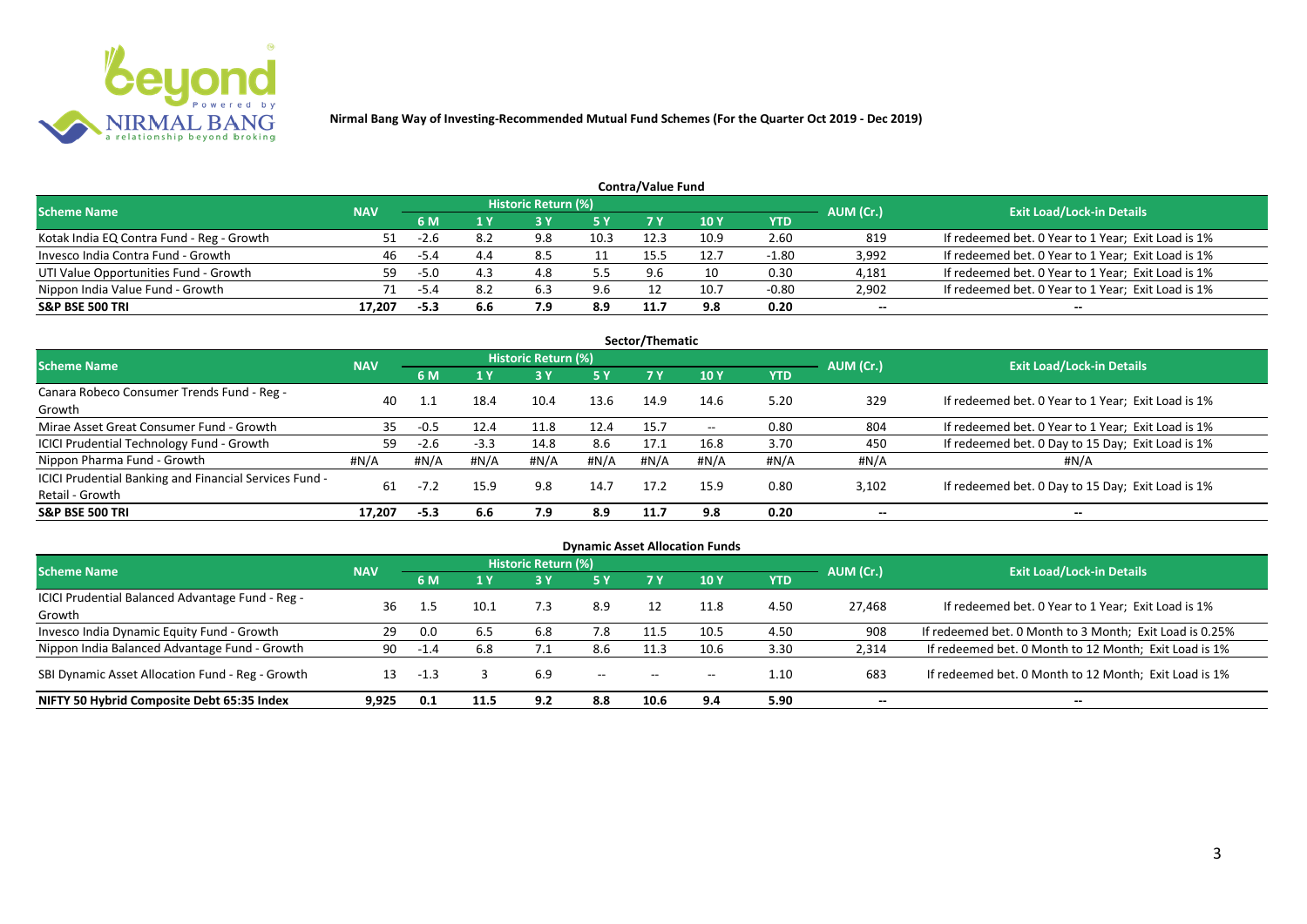

| <b>Hybrid Aggressive</b>                        |            |        |      |                            |       |       |       |            |           |                                                       |  |  |  |
|-------------------------------------------------|------------|--------|------|----------------------------|-------|-------|-------|------------|-----------|-------------------------------------------------------|--|--|--|
| <b>Scheme Name</b>                              | <b>NAV</b> |        |      | <b>Historic Return (%)</b> |       |       |       |            | AUM (Cr.) | <b>Exit Load/Lock-in Details</b>                      |  |  |  |
|                                                 |            | 6 M    |      |                            | 5 Y   |       | 10 Y  | <b>YTD</b> |           |                                                       |  |  |  |
| HDFC Hybrid Equity Fund - Growth                | 52         | $-3.7$ |      | 4.7                        | 55    | 9.2   | 8.6   | 2.00       | 20,696    | If redeemed bet. 0 Year to 1 Year; Exit Load is 1%    |  |  |  |
| ICICI Prudential Equity & Debt Fund - Growth    | 128        | $-5.0$ | 3.8  | 6.4                        | 9.2   | 13.5  |       | 0.20       | 23,288    | If redeemed bet. 0 Year to 1 Year; Exit Load is 1%    |  |  |  |
| Mirae Asset Hybrid - Equity Fund - Reg - Growth | 14         | $-2.4$ |      | 8.5                        | $- -$ | $- -$ | $- -$ | 2.90       | 2,429     | If redeemed bet. 0 Year to 1 Year; Exit Load is 1%    |  |  |  |
| SBI Equity Hybrid Fund - Growth                 | 137        | 2.0    | 14.2 | 8.6                        | 10.6  | 14.6  | 11.7  | 6.90       | 29,354    | If redeemed bet. 0 Month to 12 Month; Exit Load is 1% |  |  |  |
| Canara Robeco Equity Hybrid Fund - Growth       | 157        | $-0.7$ | 10.3 | 7.4                        | 9.7   | 12.6  | 12.1  | 4.60       | 2,341     | If redeemed bet. 0 Year to 1 Year; Exit Load is 1%    |  |  |  |
| NIFTY 50 Hybrid Composite Debt 65:35 Index      | 9.925      | 0.1    | 11.5 | 9.2                        | 8.8   | 10.6  | 9.4   | 5.90       | $- -$     | --                                                    |  |  |  |

| <b>Arbitrage Fund</b>                      |            |     |     |                            |                  |  |     |      |           |                                                         |  |  |  |
|--------------------------------------------|------------|-----|-----|----------------------------|------------------|--|-----|------|-----------|---------------------------------------------------------|--|--|--|
| <b>Scheme Name</b>                         | <b>NAV</b> |     |     | <b>Historic Return (%)</b> |                  |  |     |      | AUM (Cr.) | <b>Exit Load/Lock-in Details</b>                        |  |  |  |
|                                            |            | L M | : M | 6 M                        | $\overline{1}$ Y |  |     | YTD  |           |                                                         |  |  |  |
| IDFC Arbitrage Fund - Reg - Growth         | 24         | -55 |     |                            | 6.4              |  | 0.1 | 6.70 | 9,198     | If redeemed bet. 0 Month to 1 Month; Exit Load is 0.25% |  |  |  |
| Kotak Equity Arbitrage Fund - Reg - Growth |            | --  |     |                            |                  |  |     | 6.40 | 15,630    | If redeemed bet. 0 Day to 30 Day; Exit Load is 0.25%    |  |  |  |
| Nippon India Arbitrage Fund - Growth       | 20.        |     |     |                            | 6.5              |  |     | 6.60 | 8,937     | If redeemed bet. 0 Month to 1 Month; Exit Load is 0.25% |  |  |  |

| <b>Equity Saver</b>                      |            |        |     |                            |        |                          |       |            |           |                                                       |  |  |  |
|------------------------------------------|------------|--------|-----|----------------------------|--------|--------------------------|-------|------------|-----------|-------------------------------------------------------|--|--|--|
| <b>Scheme Name</b>                       | <b>NAV</b> |        |     | <b>Historic Return (%)</b> |        |                          |       |            | AUM (Cr.) | <b>Exit Load/Lock-in Details</b>                      |  |  |  |
|                                          |            | 6 M    |     |                            | 5 Y    | 7V                       | 10Y   | <b>YTD</b> |           |                                                       |  |  |  |
| Axis Equity Saver Fund - Reg - Growth    | 13         |        |     |                            | $\sim$ | $- -$                    | $- -$ | 5.10       | 765       | If redeemed bet. 0 Month to 12 Month; Exit Load is 1% |  |  |  |
| <b>HDFC Equity Savings Fund - Growth</b> | 36.        | $-0.9$ |     | 6.2                        | 7.8    | 8.5                      | 8.9   | 2.60       | 4,910     | If redeemed bet. 0 Year to 1 Year; Exit Load is 1%    |  |  |  |
| Kotak Equity Savings Fund - Reg - Growth | 14         |        | 6.5 | 6.8                        | $- -$  | $\overline{\phantom{a}}$ | $- -$ | 3.60       | 1,950     | If redeemed bet. 0 Year to 1 Year; Exit Load is 1%    |  |  |  |
| CRISIL Hybrid 50+50 - Moderate Index*    | $- -$      |        |     |                            |        | --                       | $- -$ | $- -$      | $- -$     | $- -$                                                 |  |  |  |

|                                    |            |     |              |                     |     | Liauid Funds |            |                 |           |                                  |
|------------------------------------|------------|-----|--------------|---------------------|-----|--------------|------------|-----------------|-----------|----------------------------------|
| <b>Scheme Name</b>                 | <b>NAV</b> |     |              | Historic Return (%) |     |              | <b>YTM</b> | Avg.            | AUM (Cr.) | <b>Exit Load/Lock-in Details</b> |
|                                    |            | 1 W | $\mathbf{w}$ | 1 M                 | 3 M | 1Y           |            | <b>Maturity</b> |           |                                  |
| Axis Liquid Fund - Growth          | 2.135      |     | 6.1          |                     | 0.1 |              | 5.59       | 0.10            | 29,296    | Nil                              |
| IDFC Cash Fund - Reg - Growth      | 2.331      |     | 5.9          |                     | 5.8 | 6.9          | 44.د       | 0.07            | 12,065    | Nil                              |
| Kotak Liquid Scheme - Reg - Growth | 3,898      | 6.8 | 5.8          |                     | 5.9 |              | 5.62       | 0.10            | 31,996    | Nil                              |
| <b>CRISIL Liquid Fund Index</b>    | $- -$      | .   | 6.4          |                     | 6.3 | $-$          | $- -$      | $-$             | $-$       | $- -$                            |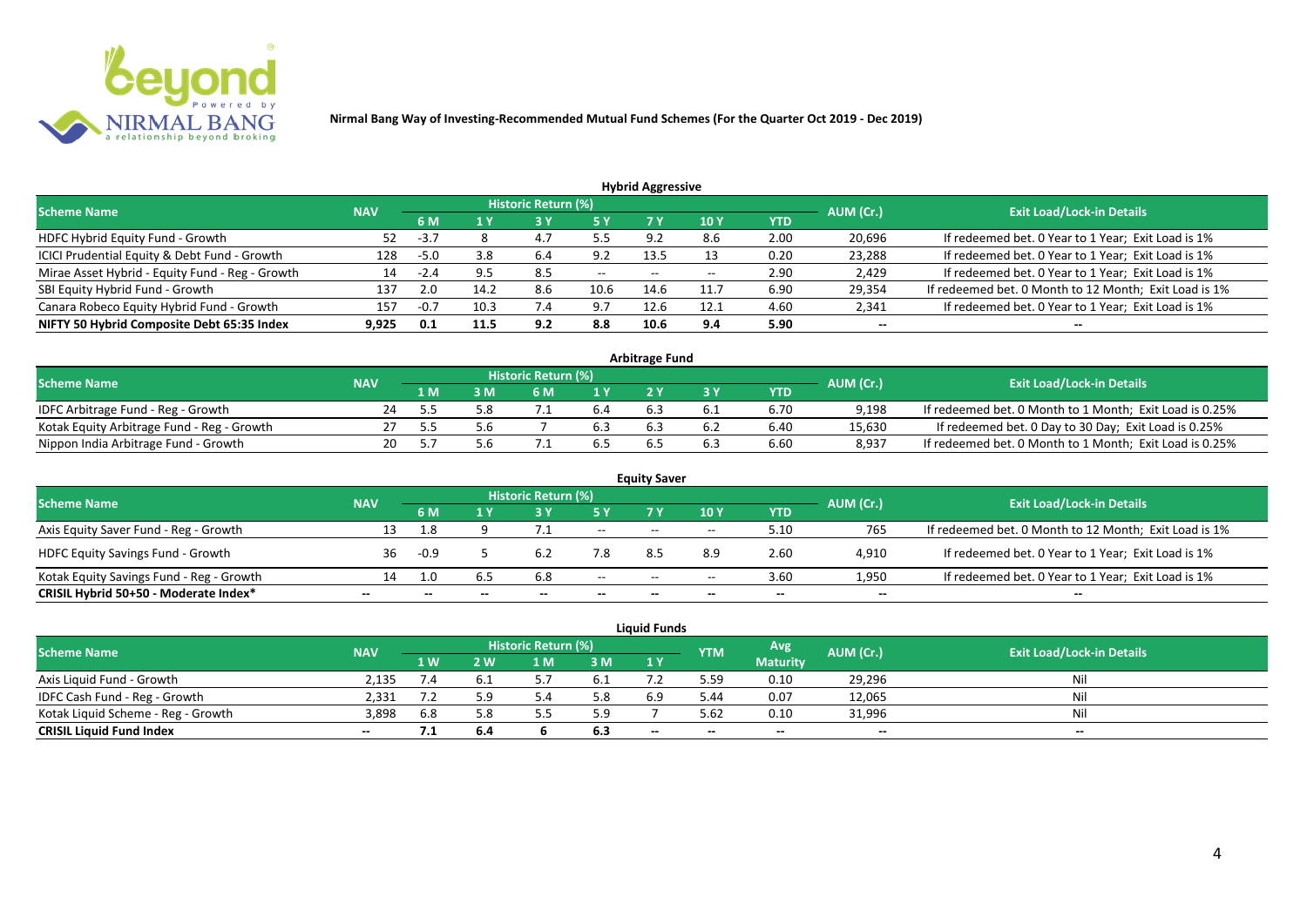

|                                               |            |      |     |                     |     | <b>Ultra Short Fund</b> |                          |                 |           |                                  |
|-----------------------------------------------|------------|------|-----|---------------------|-----|-------------------------|--------------------------|-----------------|-----------|----------------------------------|
| <b>Scheme Name</b>                            | <b>NAV</b> |      |     | Historic Return (%) |     |                         | <b>YTM</b>               | Avg             | AUM (Cr.) | <b>Exit Load/Lock-in Details</b> |
|                                               |            | 1 M  | 8 M | 6 M                 | 1 Y | 3 Y                     |                          | <b>Maturity</b> |           |                                  |
| IDFC Ultra Short Term Fund - Reg - Growth     |            | 6.4  |     |                     | 8.6 | $- -$                   |                          | 0.45            | 3,668     | Nil                              |
| Sundaram Ultra Short Term Fund - Reg - Growth | 10         |      | 6.8 | $- -$               | $-$ | $- -$                   | 6.05                     | 0.43            | 192       | Nil                              |
| L&T Ultra Short Term Fund - Growth            | 32         | 6.3  |     |                     | 8.3 |                         | 6.02                     | 0.43            | 2,626     | Nil                              |
| <b>NIFTY Ultra Short Duration Debt Index</b>  | 3,935      | -6.2 | 7.6 |                     | 8.4 |                         | $\overline{\phantom{a}}$ | $- -$           | $-$       | $- -$                            |

|                                                  |            |      |     |                            |                          | <b>Money Market Fund</b> |            |                 |           |                                  |
|--------------------------------------------------|------------|------|-----|----------------------------|--------------------------|--------------------------|------------|-----------------|-----------|----------------------------------|
| <b>Scheme Name</b>                               | <b>NAV</b> |      |     | <b>Historic Return (%)</b> |                          |                          | <b>YTM</b> | Avg             | AUM (Cr.) | <b>Exit Load/Lock-in Details</b> |
|                                                  |            | 1 M  | 3 M | 6 M                        | 1Y                       | 3Y                       |            | <b>Maturity</b> |           |                                  |
| Aditya Birla Sun Life Money Manager Fund - Reg - | 261        | -6.4 | 8.4 | 8.1                        | 8.7                      | 7.6                      | 6.04       | 0.45            |           | Nil                              |
| Growth                                           |            |      |     |                            |                          |                          |            |                 | 12,746    |                                  |
| Franklin India Savings Fund - Growth             | 36         |      |     | 8.4                        |                          |                          |            | 0.62            | 2,899     | Nil                              |
| Nippon India Money Market Fund - Growth          | 2.942      | 6.9  | 8.3 | 8.1                        | 8.7                      |                          | 6.11       | 0.38            | 3,074     | Nil                              |
| <b>CRISIL Liquid Fund Index</b>                  | $- -$      | 6.0  | 6.3 | 6.8                        | $\overline{\phantom{a}}$ | $- -$                    | --         | $- -$           | $-$       | $- -$                            |

|                                                 |            |      |      |                     |      | <b>Short Term Fund</b> |            |                 |           |                                  |
|-------------------------------------------------|------------|------|------|---------------------|------|------------------------|------------|-----------------|-----------|----------------------------------|
| <b>Scheme Name</b>                              | <b>NAV</b> |      |      | Historic Return (%) |      |                        | <b>YTM</b> | Avg             | AUM (Cr.) | <b>Exit Load/Lock-in Details</b> |
|                                                 |            | 1 M. | 3 M  | 6 M                 | 1Y   | <b>3 Y</b>             |            | <b>Maturity</b> |           |                                  |
| Axis Short Term Fund - Growth                   |            | 3.9  | 10   | 9.5                 | 10.1 |                        |            | 2.50            | 2,154     | Nil                              |
| HDFC Short Term Debt Fund - Growth              |            | 5.0  |      | 9.4                 | 10   |                        | 7.45       | 2.66            | 8,488     | Nil                              |
| IDFC Bond Fund - Short Term Plan - Reg - Growth | 40         | -5.0 | 10.3 | 9.4                 | 10.7 |                        | 6.96       | 2.12            | 9,643     | Nil                              |
| Kotak Bond Short Term Plan - Reg - Growth       | 37         |      |      | 9.4                 | 10.3 | 6.9                    | 7.51       | 2.60            | 9,607     | Nil                              |
| L&T Short Term Bond Fund - Reg - Growth         |            |      |      | $\Omega$            | 10.1 |                        | 6.95       | 1.99            | 4,192     | Nil                              |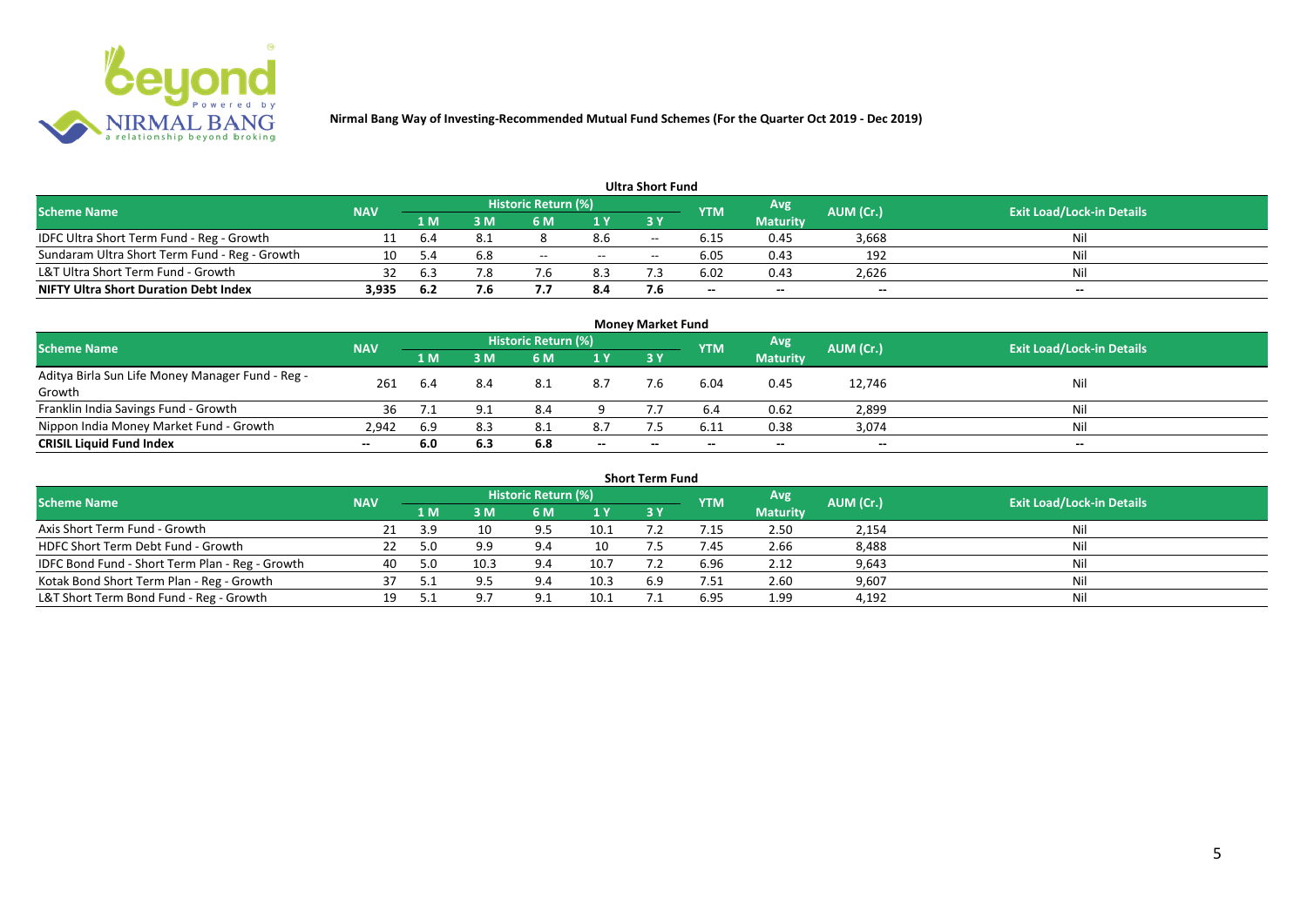

|                                           |            |     |     |                     |     | <b>Low Duration Fund</b> |            |                 |           |                                  |
|-------------------------------------------|------------|-----|-----|---------------------|-----|--------------------------|------------|-----------------|-----------|----------------------------------|
| <b>Scheme Name</b>                        | <b>NAV</b> |     |     | Historic Return (%) |     |                          | <b>YTM</b> | Avg'            | AUM (Cr.) | <b>Exit Load/Lock-in Details</b> |
|                                           |            | 1 M | 3 M | 6 M                 | 1 Y | 3 Y                      |            | <b>Maturity</b> |           |                                  |
| Axis Treasury Advantage Fund - Growth     | 2.183      | b.3 |     | 8.7                 | 9.2 |                          | b.b        | 0.83            | 1,925     | Nil                              |
| Canara Robeco Savings Fund - Reg - Growth |            | 59  |     |                     | 8.7 |                          | 6.33       | $- -$           | 1,061     | Nil                              |
| IDFC Low Duration Fund - Reg - Growth     | 28         | 6.0 |     | $\circ$<br>O.Z      | 8.8 |                          | 6.35       | 0.81            | 4,587     | Nil                              |

| <b>Banking &amp; PSU Bond Funds</b>            |            |     |    |                     |  |  |            |                 |           |                                  |  |  |  |  |
|------------------------------------------------|------------|-----|----|---------------------|--|--|------------|-----------------|-----------|----------------------------------|--|--|--|--|
| <b>Scheme Name</b>                             | <b>NAV</b> |     |    | Historic Return (%) |  |  | <b>YTM</b> | Avg             | AUM (Cr.) | <b>Exit Load/Lock-in Details</b> |  |  |  |  |
|                                                |            | 1 M | ١M | 6 M                 |  |  |            | <b>Maturity</b> |           |                                  |  |  |  |  |
| HDFC Banking and PSU Debt Fund - Reg - Growth  |            |     |    | - Q 7               |  |  | 7.79       | 2.78            | 3,403     | Nil                              |  |  |  |  |
| Kotak Banking and PSU Debt Fund - Reg - Growth |            |     |    |                     |  |  |            | 3.61            | 2.621     | Nil                              |  |  |  |  |
| IDFC Banking & PSU Debt Fund - Reg - Growth    |            |     |    |                     |  |  | .16        | 3.39            | 9,183     | Nil                              |  |  |  |  |

| <b>Corporate Bond Funds</b>                         |            |      |      |                     |      |     |            |                 |           |                                                        |  |  |  |  |
|-----------------------------------------------------|------------|------|------|---------------------|------|-----|------------|-----------------|-----------|--------------------------------------------------------|--|--|--|--|
| <b>Scheme Name</b>                                  | <b>NAV</b> |      |      | Historic Return (%) |      |     | <b>YTM</b> | Avg'            | AUM (Cr.) | <b>Exit Load/Lock-in Details</b>                       |  |  |  |  |
|                                                     |            | 1 M  | l M  | 6 M                 | 1 Y  | 3Y  |            | <b>Maturity</b> |           |                                                        |  |  |  |  |
| ICICI Prudential Corporate Bond Fund - Reg - Growth | 20         | -5.8 | 9.6  | 9.5                 | 10   |     | 22         | 2.28            | 9,002     | Nil                                                    |  |  |  |  |
| L&T Triple Ace Bond Fund - Reg - Growth             | 50         | -5.8 |      | 14.8                | 14.3 | 6.2 | 7.62       | 8.53            | 1,476     | If redeemed bet. 0 Month to 3 Month; Exit Load is 0.5% |  |  |  |  |
| Kotak Corporate Bond Fund - Std - Growth            | 2.594      | 6.2  | 10.3 | 9.6                 | 10   |     |            | 1.59            | 2,448     | Nil                                                    |  |  |  |  |

| <b>Credit Risk Fund</b>                    |            |      |     |                            |      |     |       |                 |           |                                                           |  |  |  |
|--------------------------------------------|------------|------|-----|----------------------------|------|-----|-------|-----------------|-----------|-----------------------------------------------------------|--|--|--|
| <b>Scheme Name</b>                         | <b>NAV</b> |      |     | <b>Historic Return (%)</b> |      |     | YTM   | Avg             | AUM (Cr.) | <b>Exit Load/Lock-in Details</b>                          |  |  |  |
|                                            |            | 1 M. | 3 M | 6 M                        | '1 Y | 3 Y |       | <b>Maturity</b> |           |                                                           |  |  |  |
| ICICI Prudential Credit Risk Fund - Growth |            | 7.9  |     | 8.2                        | 8.9  |     | 10.29 | 1.78            | 10,918    | If redeemed bet. 0 Year to 1 Year; Exit Load is 1%        |  |  |  |
| Kotak Credit Risk Fund - Reg - Growth      |            | 5.3  | 9.3 | 8.5                        | 8.7  | 6.9 | 9.78  | 2.57            | 4,736     | If redeemed bet. 0 Year to 1 Year; Exit Load is 1%        |  |  |  |
|                                            |            |      |     |                            |      |     |       |                 |           | If redeemed bet. 0 Month to 12 Month; Exit Load is 3%, If |  |  |  |
| SBI Credit Risk Fund - Growth              |            |      |     | 4.6                        | 7.3  | 6.5 | 9.69  | 2.42            | 5,239     | redeemed bet. 12 Month to 24 Month; Exit Load is 1.5%, If |  |  |  |
|                                            |            |      |     |                            |      |     |       |                 |           | redeemed bet. 24 Month to 36 Month; Exit Load is 0.75%    |  |  |  |